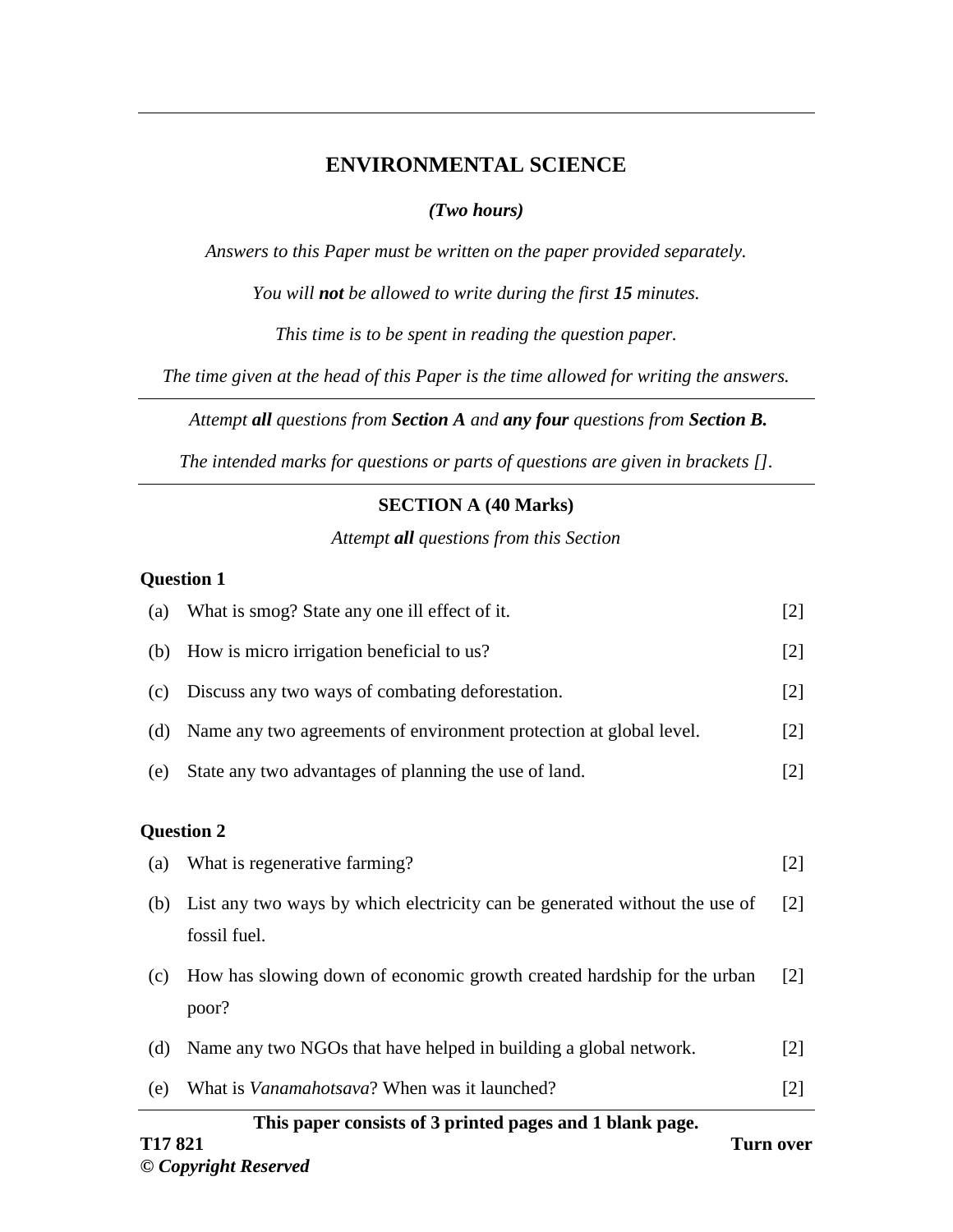# **Question 3**

| (a) | How are wetlands important to us?                                                      | $[2]$             |
|-----|----------------------------------------------------------------------------------------|-------------------|
| (b) | Name the three Rs and explain any one.                                                 | $\lceil 2 \rceil$ |
| (c) | What is nuclear fission? Give one advantage of nuclear fission over nuclear<br>fusion. | $\lceil 2 \rceil$ |
| (d) | List any two benefits of an MNC that influences the growth of developing<br>nations.   | $\lceil 2 \rceil$ |
| (e) | Define carrying capacity of the planet.                                                | 12 I              |

## **Question 4**

| (a) | List any two principles of Sustainable Development.                       | $\lceil 2 \rceil$ |
|-----|---------------------------------------------------------------------------|-------------------|
| (b) | How does environment play an important role in wildlife management?       | $\lceil 2 \rceil$ |
| (c) | Mention any two advantages of growing trees along road sides.             | $\lceil 2 \rceil$ |
| (d) | Define clean fuel. Give an example.                                       | $\lceil 2 \rceil$ |
| (e) | Who launched 'Swatch Bharat Abhiyan'? How will it benefit the rural poor. | $\lceil 2 \rceil$ |

# **SECTION B (40 Marks)**

*Answer any four questions from this Section*

## **Question 5**

|  | (a) Discuss any five ways of reducing air pollution caused by industries. | [5] |
|--|---------------------------------------------------------------------------|-----|
|  |                                                                           |     |

(b) "Environmental resources are put under great stress in order to achieve the objectives of economic development". Explain. [5]